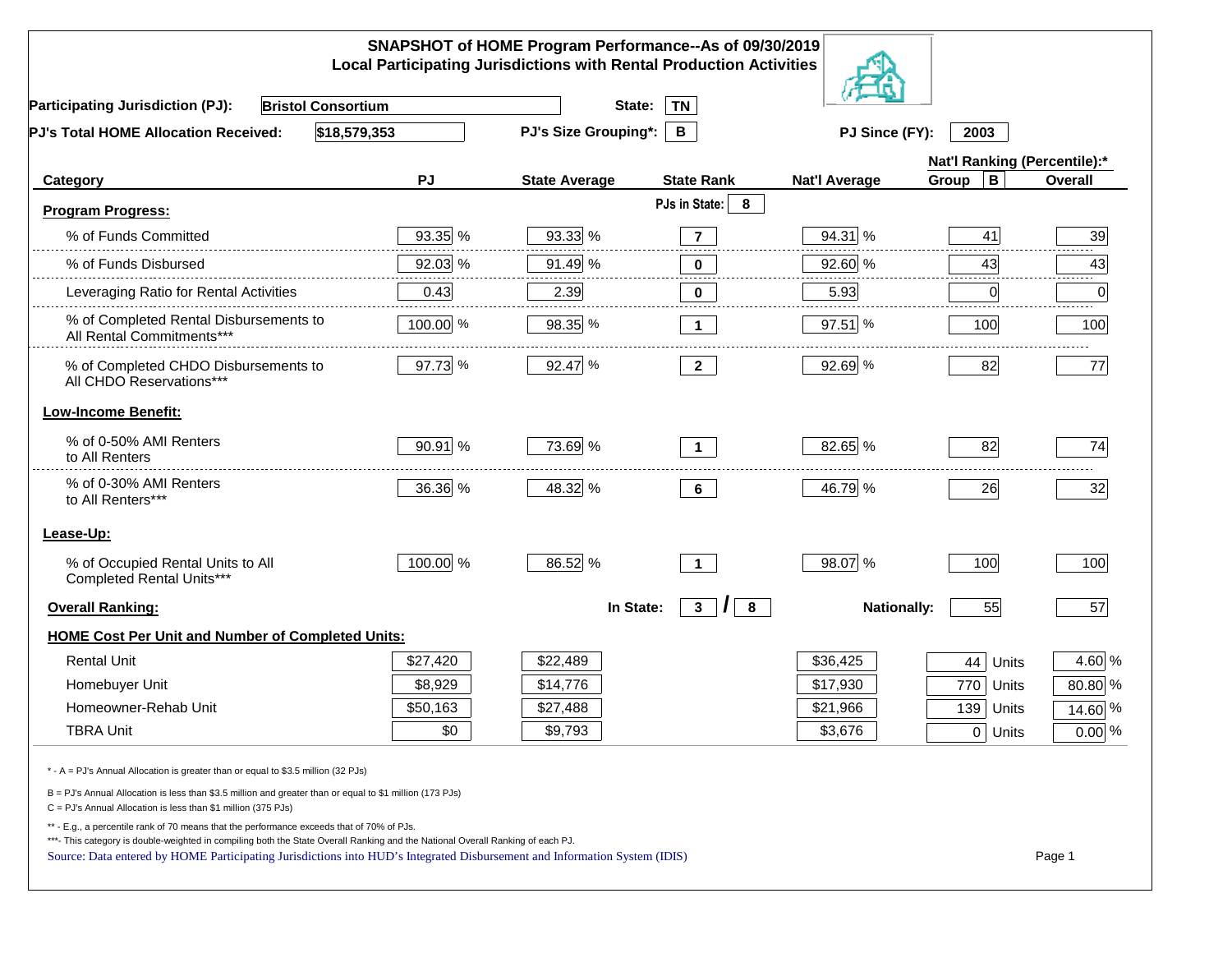|                                                                                                                           |             |                                       |                                          |                     | <b>Program and Beneficiary Characteristics for Completed Units</b> |                                                      |                             |                                          |                     |
|---------------------------------------------------------------------------------------------------------------------------|-------------|---------------------------------------|------------------------------------------|---------------------|--------------------------------------------------------------------|------------------------------------------------------|-----------------------------|------------------------------------------|---------------------|
| <b>Participating Jurisdiction (PJ): Bristol Consortium</b>                                                                |             |                                       |                                          | TN                  |                                                                    |                                                      |                             |                                          |                     |
| <b>Total Development Costs:</b><br>(average reported cost per unit in<br>PJ:<br><b>HOME-assisted projects)</b><br>State:* |             | <b>Rental</b><br>\$39,087<br>\$60,038 | <b>Homebuyer</b><br>\$94,935<br>\$80,984 |                     | <b>Homeowner</b><br>\$51,443<br>\$35,330                           | <b>CHDO Operating Expenses:</b><br>(% of allocation) | PJ:<br><b>National Avg:</b> |                                          | $0.0\%$<br>$1.1$ %  |
| National:**                                                                                                               |             | \$135,225                             | \$88,236                                 |                     | \$26,222                                                           |                                                      |                             |                                          |                     |
| <b>RACE:</b>                                                                                                              | Rental<br>% | ℅                                     | <b>Homebuyer Homeowner</b><br>℅          | <b>TBRA</b><br>$\%$ | <b>HOUSEHOLD TYPE:</b>                                             | $\%$                                                 | $\frac{9}{6}$               | <b>Rental Homebuyer Homeowner</b><br>%   | <b>TBRA</b><br>$\%$ |
| White:                                                                                                                    | 72.7        |                                       | 82.0                                     | 0.0                 | Single/Non-Elderly:                                                |                                                      |                             |                                          |                     |
| <b>Black/African American:</b>                                                                                            | 22.7        | 90.0                                  | 18.0                                     |                     | Elderly:                                                           | 40.9                                                 | 38.2                        | 20.9                                     | 0.0                 |
|                                                                                                                           |             | 6.9                                   | 0.0                                      | 0.0                 | <b>Related/Single Parent:</b>                                      | 2.3                                                  | 4.2                         | 45.3                                     | 0.0                 |
| Asian:                                                                                                                    | 0.0         | 0.4                                   |                                          | 0.0                 | <b>Related/Two Parent:</b>                                         | 13.6                                                 | 27.0                        | 15.1                                     | 0.0                 |
| American Indian/Alaska Native:                                                                                            | 0.0         | 0.0                                   | 0.0                                      | 0.0                 | Other:                                                             | 18.2                                                 | 25.6                        | 8.6                                      | 0.0                 |
| Native Hawaiian/Pacific Islander:                                                                                         | 0.0         | 0.3                                   | 0.0                                      | 0.0                 |                                                                    | 25.0                                                 | 4.9                         | 10.1                                     | 0.0                 |
| American Indian/Alaska Native and White:                                                                                  | 0.0         | 0.1                                   | 0.0                                      | 0.0                 |                                                                    |                                                      |                             |                                          |                     |
| Asian and White:                                                                                                          | 0.0         | 0.0                                   | 0.0                                      | 0.0                 |                                                                    |                                                      |                             |                                          |                     |
| <b>Black/African American and White:</b>                                                                                  | 4.5         | 0.0                                   | 0.0                                      | 0.0                 |                                                                    |                                                      |                             |                                          |                     |
| American Indian/Alaska Native and Black:                                                                                  | 0.0         | 0.0                                   | 0.0                                      | 0.0                 |                                                                    |                                                      |                             |                                          |                     |
| <b>Other Multi Racial:</b>                                                                                                | 0.0         | 0.1                                   | 0.0                                      | 0.0                 |                                                                    |                                                      |                             |                                          |                     |
| Asian/Pacific Islander:                                                                                                   | 0.0         | 0.0                                   | 0.0                                      | 0.0                 |                                                                    |                                                      |                             |                                          |                     |
| <b>ETHNICITY:</b>                                                                                                         |             |                                       |                                          |                     |                                                                    |                                                      |                             |                                          |                     |
| <b>Hispanic</b>                                                                                                           | 0.0         | 2.1                                   | 0.0                                      | 0.0                 |                                                                    |                                                      |                             |                                          |                     |
| <b>HOUSEHOLD SIZE:</b>                                                                                                    |             |                                       |                                          |                     |                                                                    | <b>SUPPLEMENTAL RENTAL ASSISTANCE:</b>               |                             |                                          |                     |
| 1 Person:                                                                                                                 | 36.4        | 34.9                                  | 45.3                                     | 0.0                 | Section 8:                                                         | 75.0                                                 | 2.9                         |                                          |                     |
| 2 Persons:                                                                                                                | 43.2        | 23.1                                  | 32.4                                     | 0.0                 | <b>HOME TBRA:</b>                                                  | 0.0                                                  |                             |                                          |                     |
| 3 Persons:                                                                                                                | 9.1         | 19.6                                  | 10.1                                     | 0.0                 | Other:                                                             | 18.2                                                 |                             |                                          |                     |
| 4 Persons:                                                                                                                | 2.3         | 12.6                                  | 7.2                                      | 0.0                 | No Assistance:                                                     | 6.8                                                  |                             |                                          |                     |
| 5 Persons:                                                                                                                | 9.1         | 7.1                                   | 4.3                                      | 0.0                 |                                                                    |                                                      |                             |                                          |                     |
| 6 Persons:                                                                                                                | 0.0         | 1.6                                   | 0.7                                      | 0.0                 |                                                                    |                                                      |                             |                                          |                     |
| 7 Persons:                                                                                                                | 0.0         | 0.6                                   | 0.0                                      | 0.0                 |                                                                    |                                                      |                             |                                          |                     |
| 8 or more Persons:                                                                                                        | 0.0         | 0.3                                   | 0.0                                      | 0.0                 | # of Section 504 Compliant Units:                                  |                                                      | $\overline{\mathbf{c}}$     |                                          |                     |
| The State average includes all local and the State PJs within that state                                                  |             |                                       |                                          |                     |                                                                    |                                                      |                             |                                          |                     |
| ** The National average includes all local and State PJs, and Insular Areas                                               |             |                                       |                                          |                     |                                                                    |                                                      |                             |                                          |                     |
| # Section 8 vouchers can be used for First-Time Homebuyer Downpayment Assistance.                                         |             |                                       |                                          |                     |                                                                    |                                                      |                             | <b>HOME Program Performance SNAPSHOT</b> |                     |
| Source: Data entered by HOME Participating Jurisdictions into HUD's Integrated Disbursement and Information System (IDIS) |             |                                       |                                          |                     |                                                                    |                                                      |                             | Page 2                                   |                     |